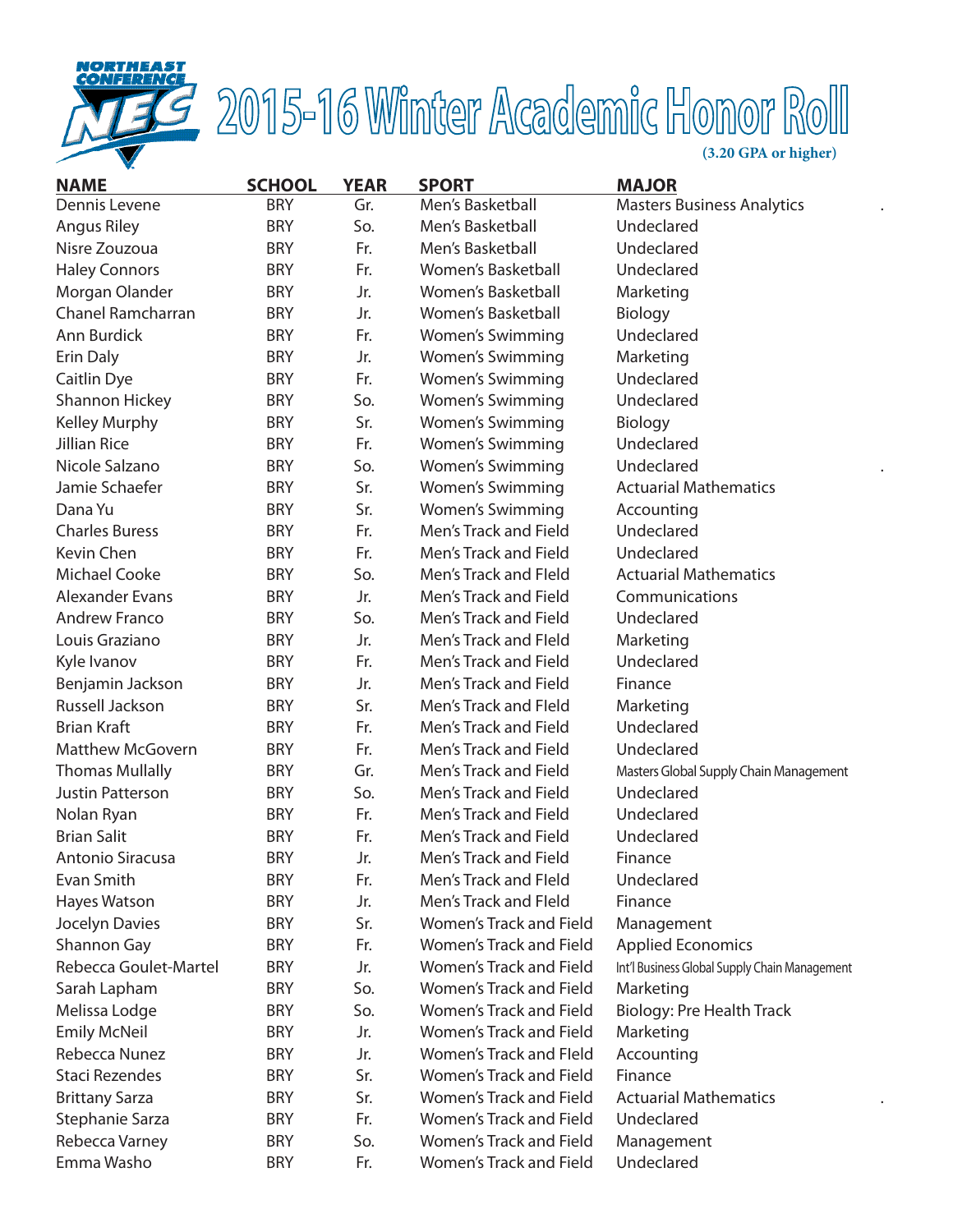| <b>NAME</b>                     | <b>SCHOOL</b> | <b>YEAR</b> | <b>SPORT</b>              | <b>MAJOR</b>                                  |
|---------------------------------|---------------|-------------|---------------------------|-----------------------------------------------|
| Elizabeth Willmonton            | <b>BRY</b>    | So.         | Women's Track and Field   | <b>Applied Economics</b>                      |
| <b>Austin Nehls</b>             | CCSU          | So.         | Men's Basketball          | Pre-Finance                                   |
| Nicole T. Ferguson              | CCSU          | Sr.         | Women's Basketball        | Finance                                       |
| <b>Sydney Alexis Hines</b>      | CCSU          | Fr.         | Women's Basketball        | <b>Exercise Science</b>                       |
| Andrea Frances Lydon            | CCSU          | Fr.         | Women's Basketball        | English                                       |
| Kiana Janay Patterson           | CCSU          | Fr.         | Women's Basketball        | <b>Physical Education</b>                     |
| Reagan Nicole Roberts           | CCSU          | Fr.         | <b>Women's Basketball</b> | Sociology                                     |
| Emma Claire Stroyan             | CCSU          | So.         | <b>Women's Basketball</b> | Biology                                       |
| <b>Maeeve Elisabeth Awiszus</b> | CCSU          | So.         | <b>Women's Swimming</b>   | <b>Nursing</b>                                |
| <b>Brianna Buehler</b>          | CCSU          | Fr.         | <b>Women's Swimming</b>   | Undeclared (Arts & Science)                   |
| Selene Maria Chilton            | CCSU          | Sr.         | <b>Women's Swimming</b>   | Graphic/Information Design                    |
| Mollie Coleman                  | CCSU          | Fr.         | Women's Swimming          | Pre-Finance                                   |
| Lauren Haley Czulewicz          | CCSU          | So.         | <b>Women's Swimming</b>   | Pre-Marketing                                 |
| Megan Rae Farmer                | CCSU          | So.         | <b>Women's Swimming</b>   | Criminology                                   |
| Maddison Logan Garber           | CCSU          | So.         | <b>Women's Swimming</b>   | <b>Graphic/Information Design</b>             |
| Carolina Lemos                  | CCSU          | Fr.         | <b>Women's Swimming</b>   | Biology                                       |
| Luna Mary Milne                 | CCSU          | Jr.         | <b>Women's Swimming</b>   | <b>Mathematics</b>                            |
| <b>Karen Novak</b>              | CCSU          | Sr.         | <b>Women's Swimming</b>   | English                                       |
| Alaina Terese Papiro            | CCSU          | Sr.         | <b>Women's Swimming</b>   | <b>Nursing</b>                                |
| Ashlei Marie Roux               | CCSU          | So.         | <b>Women's Swimming</b>   | English                                       |
| Julia Cynthia St. Pierre        | CCSU          | Jr.         | <b>Women's Swimming</b>   | English                                       |
| Reyna Hope Zascirinskis         | CCSU          | Sr.         | <b>Women's Swimming</b>   | Psychological Science                         |
| Elijah Kobea Amoah              | CCSU          | Jr.         | Men's Track & Field       | Management                                    |
| <b>Matthew Charles Baum</b>     | CCSU          | So.         | Men's Track & Field       | Pre-Finance                                   |
| <b>Brian Taylor Beckwith</b>    | CCSU          | Sr.         | Men's Track & Field       | <b>Exercise Science</b>                       |
| Brendan James Callahan          | CCSU          | Jr.         | Men's Track & Field       | <b>Graphic/Information Design</b>             |
| <b>Malcolm Ellington Connor</b> | CCSU          | Sr.         | Men's Track & Field       | Biochemistry                                  |
| Eric Robert Davidson            | CCSU          | Jr.         | Men's Track & Field       | <b>Graphic/Information Design</b>             |
| Christopher Erikson             | CCSU          | Fr.         | Men's Track & Field       | Pre-Nursing                                   |
| James Michael Frey              | CCSU          | Jr.         | Men's Track & Field       | <b>Physical Education</b>                     |
| <b>Jamal Michael Fruster</b>    | CCSU          | Sr.         | Men's Track & Field       | <b>Exercise Science</b>                       |
| Joseph Anthony Gioielli         | CCSU          | Sr.         | Men's Track & Field       | Accounting                                    |
| <b>Benjamin Mauricio Gross</b>  | CCSU          | So.         | Men's Track & Field       | Pre-Mangement                                 |
| <b>Thomas Richard Kane</b>      | <b>CCSU</b>   | So.         | Men's Track & Field       | Ciminology                                    |
| Adonys Langual                  | <b>CCSU</b>   | So.         | Men's Track & Field       | Pre-Accounting                                |
| <b>Tyler Daniel Latham</b>      | <b>CCSU</b>   | So.         | Men's Track & Field       | Pre-Accounting                                |
| <b>Alex Norstrom</b>            | <b>CCSU</b>   | So.         | Men's Track & Field       | Journalism                                    |
| Roberto Piotto                  | <b>CCSU</b>   | Fr.         | Men's Track & Field       | Undeclared (Arts & Science)                   |
| <b>Tomasz Pytel</b>             | <b>CCSU</b>   | Sr.         | Men's Track & Field       | Accounting                                    |
| <b>Colin Mitchell Sauter</b>    | <b>CCSU</b>   | Sr.         | Men's Track & Field       | <b>Exercise Science</b>                       |
| Zachary Lewis Torro             | <b>CCSU</b>   | Jr.         | Men's Track & Field       | <b>Physical Education</b>                     |
| Tayler Ivy Boncal               | <b>CCSU</b>   | Jr.         | Women's Track & Field     | <b>Social Sciences</b>                        |
| McKenna Kilian                  | <b>CCSU</b>   | So.         | Women's Track & Field     | <b>Exericse Science</b>                       |
| Mara Rachel Lieberman           | <b>CCSU</b>   | Gr.         | Women's Track & Field     | <b>Technology Management</b>                  |
| Madeline Mondo                  | CCSU          | Fr.         | Women's Track & Field     | Pre-Nursing                                   |
| Morgan Maranne Ricci            | <b>CCSU</b>   | So.         | Women's Track & Field     | <b>Biomolecular Sciences</b>                  |
| Ronea Lora Saunders             | CCSU          | Sr.         | Women's Track & Field     | <b>Exercise Science</b>                       |
|                                 | <b>FDU</b>    | Fr.         | Men's Basketball          |                                               |
| DaRon Curry                     | <b>FDU</b>    |             |                           | Civil Engineering<br><b>Political Science</b> |
| Tyrone O'Garro                  |               | Jr.         | Men's Basketball          |                                               |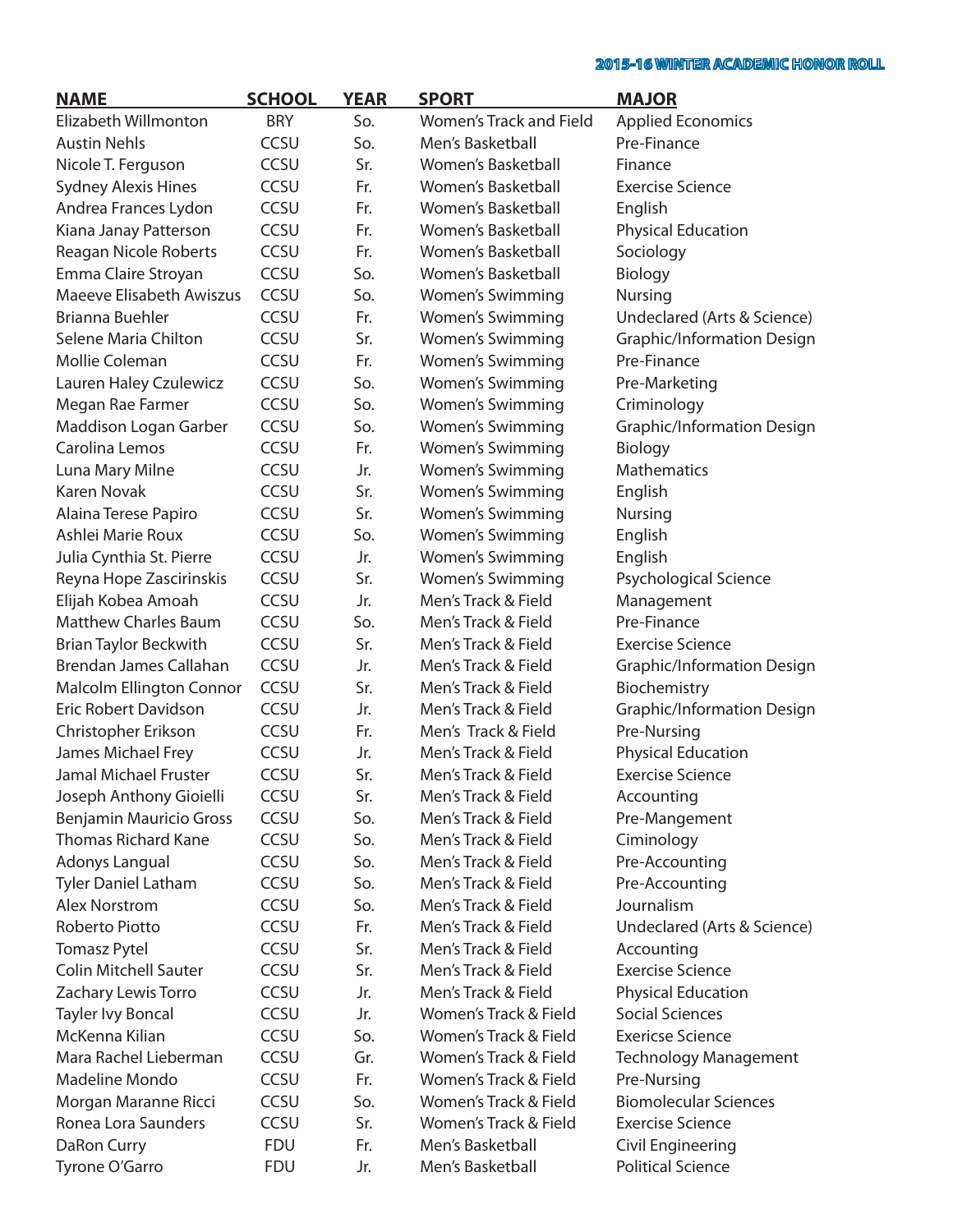$\bullet$ 

| <b>NAME</b>            | <b>SCHOOL</b> | <b>YEAR</b> | <b>SPORT</b>           | <b>MAJOR</b>                   |
|------------------------|---------------|-------------|------------------------|--------------------------------|
| Michael Schroback      | <b>FDU</b>    | So.         | Men's Basketball       | <b>Sports Administration</b>   |
| <b>Marques Townes</b>  | <b>FDU</b>    | So.         | Men's Basketball       | Communications                 |
| Zeynep Akgun           | <b>FDU</b>    | Jr.         | Women's Basketball     | <b>Business Management</b>     |
| Kiana Brown            | <b>FDU</b>    | Jr.         | Women's Basketball     | <b>Sports Administration</b>   |
| Madelynn Comly         | <b>FDU</b>    | Fr.         | Women's Basketball     | Nursing                        |
| Rainey Cox             | <b>FDU</b>    | So.         | Women's Basketball     | <b>Business Administration</b> |
| Erika Livermore        | <b>FDU</b>    | R-Sr.       | Women's Basketball     | Psychology                     |
| Anastasia Williams     | <b>FDU</b>    | Jr.         | Women's Basketball     | <b>Sports Administration</b>   |
| Natalie Zamora         | <b>FDU</b>    | Fr.         | Women's Basketball     | Communications                 |
| Natasha Ashby          | <b>FDU</b>    | Sr.         | Women's Bowling        | Communications                 |
| Morgan Brown           | <b>FDU</b>    | Jr.         | Women's Bowling        | <b>Sports Administration</b>   |
| Amy Caruso             | <b>FDU</b>    | Fr.         | Women's Bowling        | Biology                        |
| Rebecca Fischer        | <b>FDU</b>    | Sr.         | Women's Bowling        | Communications                 |
| Melanie Hannon         | <b>FDU</b>    | Jr.         | Women's Bowling        | Nursin                         |
| Karsyn Lukosius        | <b>FDU</b>    | So.         | Women's Bowling        | <b>Sports Administration</b>   |
| Nicolette Sarin        | <b>FDU</b>    | Sr.         | Women's Bowling        | <b>Mathematics</b>             |
| Amanda Schilling       | <b>FDU</b>    | Jr.         | Women's Bowling        | <b>Mathematics</b>             |
| Morgan Walsh           | <b>FDU</b>    | Fr.         | Women's Bowling        | English                        |
| Anna Sophia Braun      | <b>FDU</b>    | Jr.         | Women's Fencing        | Biology                        |
| Carly Edelman          | <b>FDU</b>    | Fr.         | Women's Fencing        | English                        |
| <b>Emily Gifford</b>   | <b>FDU</b>    | So.         | <b>Women's Fencing</b> | <b>Humanities</b>              |
| Jillian Habersaat      | <b>FDU</b>    | Jr.         | Women's Fencing        | Communications                 |
| Alix Lerch             | <b>FDU</b>    | Sr.         | Women's Fencing        | Philosphy                      |
| Celine Raya            | <b>FDU</b>    | Fr.         | Women's Fencing        | Undecided                      |
| Tanya Rivera           | <b>FDU</b>    | Sr.         | Women's Fencing        | Mathematics                    |
| <b>Steven Krier</b>    | <b>FDU</b>    | Jr.         | Men's Track & Field    | Marketing                      |
| Shaquan Williams       | <b>FDU</b>    | Jr.         | Men's Track & Field    | Accounting                     |
| Jamie Bono             | <b>FDU</b>    | Sr.         | Women's Track & Fleld  | Science                        |
| Kristy Bono            | <b>FDU</b>    | Sr.         | Women's Track & Field  | Science                        |
| Kenesha Brown          | <b>FDU</b>    | Sr.         | Women's Track & Fleld  | Biology                        |
| Mary Johnson           | <b>FDU</b>    | Jr.         | Women's Track & Fleld  | Science                        |
| Ekaterina Miroshnikova | <b>FDU</b>    | Sr.         | Women's Track & Field  | <b>Humanities</b>              |
| Mildred Sam-Otuh       | <b>FDU</b>    | Sr.         | Women's Track & Field  | Nursing                        |
| Decoda Simpson         | <b>FDU</b>    | So.         | Women's Track & Fleld  | <b>Political Science</b>       |
| Mae Thompson           | <b>FDU</b>    | So.         | Women's Track & Fleld  | <b>International Studies</b>   |
| Skye Tiller            | <b>FDU</b>    | Sr.         | Women's Track & Fleld  | Art                            |
| Ashi Weems             | <b>FDU</b>    | Jr.         | Women's Track & Field  | Psychology                     |
| Martin Hermannsson     | LIU           | So.         | Men's Basketball       | <b>Sports Mangement</b>        |
| <b>Mark Parisi</b>     | LIU           | So.         | Men's Basketball       | Accounting                     |
| Julius van Sauers      | LIU           | Fr.         | Men's Basketball       | Marketing                      |
| Lily Abreu             | LIU           | Jr.         | Women's Basketball     | <b>Health Science</b>          |
| Angelia Allen          | LIU           | Sr.         | Women's Basketball     | Social Work                    |
| Ashley Brown           | LIU           | Sr.         | Women's Basketball     | Social Work                    |
| Shanovia Dove          | LIU           | Jr.         | Women's Basketball     | Psychology                     |
| <b>Brianna Farris</b>  | LIU           | Jr.         | Women's Basketball     | Psychology                     |
| Mackenzie Freeman      | LIU           | Jr.         | Women's Basketball     | <b>Health Science</b>          |
| Alyssa Balicki         | LIU           | So.         | Women's Bowling        | <b>Respiratory Care</b>        |
| <b>Tori Burkins</b>    | LIU           | Jr.         | Women's Bowling        | Childhood Urban Education      |
| Kristina Genova        | LIU           | So.         | Women's Bowling        | Childhood Urban Education      |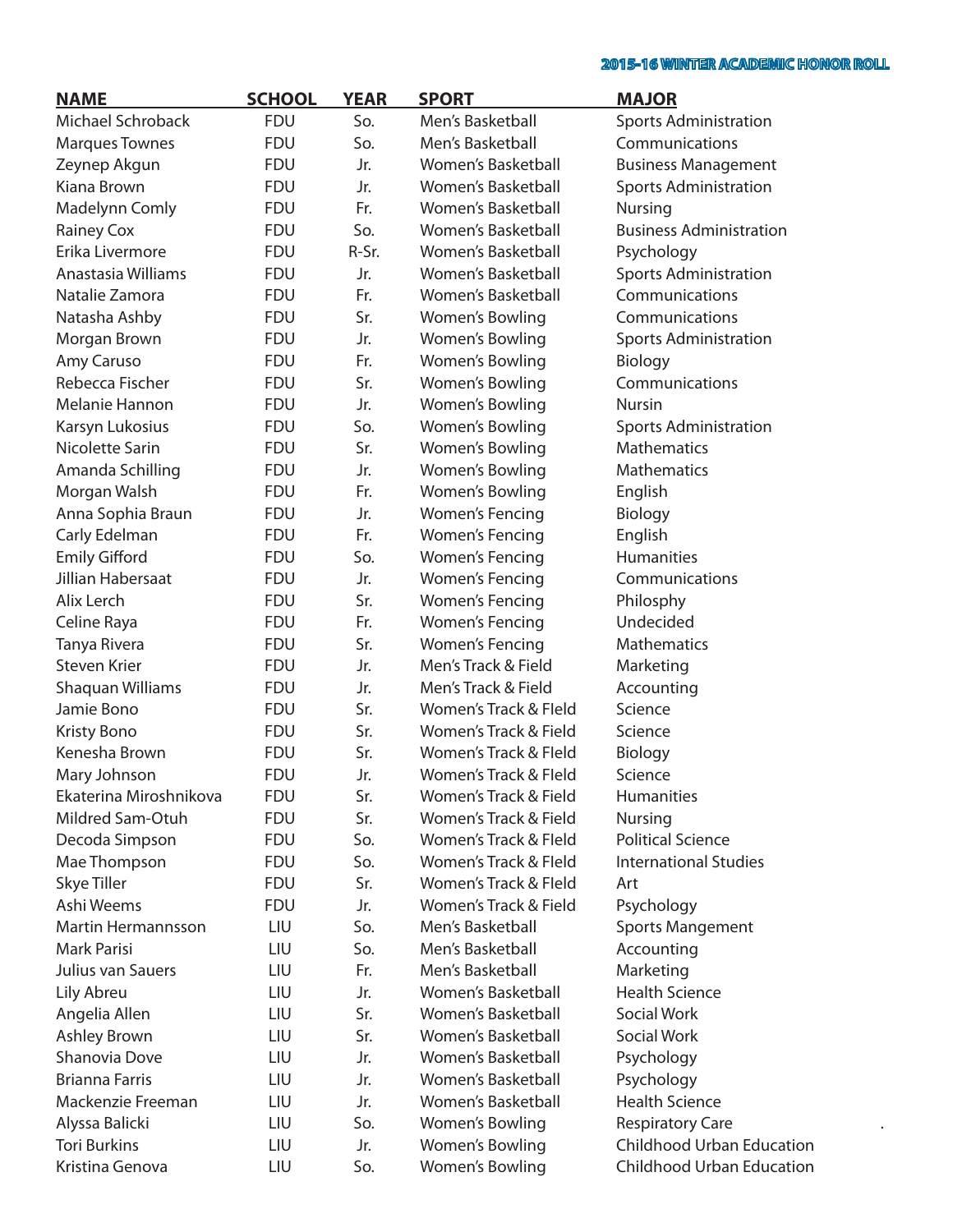$\bullet$ 

 $\ddot{\phantom{a}}$ 

| <b>NAME</b>                   | <b>SCHOOL</b> | <b>YEAR</b> | <b>SPORT</b>              | <b>MAJOR</b>                        |
|-------------------------------|---------------|-------------|---------------------------|-------------------------------------|
| Kayla Johnson                 | LIU           | Fr.         | Women's Bowling           | <b>Computer Science</b>             |
| <b>Madison Lukosius</b>       | LIU           | Jr.         | Women's Bowling           | English                             |
| Lauren McKowen                | LIU           | So.         | Women's Bowling           | Computer Art                        |
| Victoria Shufelt              | LIU           | Jr.         | Women's Bowling           | <b>Sports Science</b>               |
| Marlee Tyler                  | LIU           | So.         | Women's Bowling           | Marketing                           |
| Madison Carrigan              | LIU           | Fr.         | <b>Women's Swimming</b>   | Media Arts                          |
| <b>DanielleJeffries</b>       | LIU           | Fr.         | <b>Women's Swimming</b>   | Pre-Occupational Therapy            |
| Oleksandra Kashyrina          | LIU           | Fr.         | <b>Women's Swimming</b>   | <b>Sports Science</b>               |
| Nathalie Meyers               | LIU           | Fr.         | <b>Women's Swimming</b>   | Journalism                          |
| <b>Clinton Belle</b>          | LIU           | Fr.         | Men's Track & Field       | Nursing                             |
| Karl Cajuste                  | LIU           | Jr.         | Men's Track & Field       | <b>Sports Science</b>               |
| Mica Jonathan Petit-Homme LIU |               | Sr.         | Men's Track & Field       | <b>Sports Science</b>               |
| <b>Brendon Rodney</b>         | LIU           | Gr.         | Men's Track & Field       | <b>Exercise Science</b>             |
| Nerene Aberdeen               | LIU           | So.         | Women's Track & Field     | English                             |
| Christina Abiola              | LIU           | So.         | Women's Track & Field     | <b>Business Management</b>          |
| Reya Adams                    | LIU           | So.         | Women's Track & Field     | Nursing                             |
| Elizabeth Adesanya            | LIU           | So.         | Women's Track & Field     | <b>Political Science</b>            |
| Stephanie Aidoo               | LIU           | Sr.         | Women's Track & Field     | <b>Health Science</b>               |
| Cermorne Baugh                | LIU           | Sr.         | Women's Track & Field     | <b>Health Science</b>               |
| Rashema Briscoe               | LIU           | Jr.         | Women's Track & Field     | <b>Health Science</b>               |
| Niteesa Brooks                | LIU           | Gr.         | Women's Track & Field     | <b>Sports Science</b>               |
| Cayla Coleman                 | LIU           | Fr.         | Women's Track & Field     | <b>Nursing</b>                      |
| <b>Esther Jean Louis</b>      | LIU           | So.         | Women's Track & Field     | <b>Sports Science</b>               |
| Cassandra Jones               | LIU           | Jr.         | Women's Track & Field     |                                     |
|                               |               |             | Women's Track & Field     | Psychology                          |
| <b>Teena Mobley</b>           | LIU           | Jr.         |                           | Sports Management<br>Studio Art     |
| Shayla Wigand                 | LIU           | Fr.         | Women's Track & Field     |                                     |
| <b>Taylor Danaher</b>         | <b>MSM</b>    | Sr.         | Men's Basketball          | <b>MBA</b>                          |
| Liam McManimon                | <b>MSM</b>    | Sr.         | Men's Basketball          | Economics                           |
| Kathleen Belanger-Finn        | <b>MSM</b>    | Jr.         | <b>Women's Basketball</b> | Biology                             |
| Kaitlyn Buzaid                | <b>MSM</b>    | So.         | Women's Basketball        | Accounting/Comm.                    |
| Kaitlyn Eisenhard             | <b>MSM</b>    | Jr.         | Women's Basketball        | <b>Sport Mangement</b>              |
| Kathryn Thompson              | <b>MSM</b>    | So.         | <b>Women's Basketball</b> | Biochemistry/Spanish                |
| Sarah Bonson                  | <b>MSM</b>    | Jr.         | Women's Swimming          | Biochemistry                        |
| Alyssa Felos                  | <b>MSM</b>    | Fr.         | <b>Women's Swimming</b>   | Undeclared                          |
| <b>Haley Fournier</b>         | <b>MSM</b>    | Sr.         | <b>Women's Swimming</b>   | <b>Elementary Special Education</b> |
| Juliette Lacoste              | <b>MSM</b>    | So.         | <b>Women's Swimming</b>   | Biology                             |
| <b>Madeline McGraw</b>        | <b>MSM</b>    | Fr.         | <b>Women's Swimming</b>   | Undeclared                          |
| Hunter Montevideo             | <b>MSM</b>    | So.         | <b>Women's Swimming</b>   | <b>Secondary Education</b>          |
| Lacy Vickery                  | <b>MSM</b>    | Fr.         | <b>Women's Swimming</b>   | Undeclared                          |
| <b>Scott Baker</b>            | <b>MSM</b>    | Jr.         | Men's Track & Field       | Economics                           |
| John Burns                    | <b>MSM</b>    | Fr.         | Men's Track & Field       | Undeclared                          |
| Chris Eltringham              | <b>MSM</b>    | Sr.         | Men's Track & Field       | Elementary Ed/Special Ed            |
| Chris Gabor                   | <b>MSM</b>    | So.         | Men's Track & Field       | Undeclared                          |
| Tom Grushow                   | <b>MSM</b>    | Sr.         | Men's Track & Field       | <b>MBA</b>                          |
| Michael Kenney                | <b>MSM</b>    | Fr.         | Men's Track & Field       | Undeclared                          |
| <b>Tom Selishev</b>           | <b>MSM</b>    | So.         | Men's Track & Field       | Elementary Ed/Special Ed            |
| Julian Woods                  | <b>MSM</b>    | Jr.         | Men's Track & Field       | Biochemistry                        |
| Madailin Cobb                 | <b>MSM</b>    | So.         | Women's Track & Field     | Nursing                             |
| Moriah Fitzgerald             | <b>MSM</b>    | So.         | Women's Track & Field     | <b>Business</b>                     |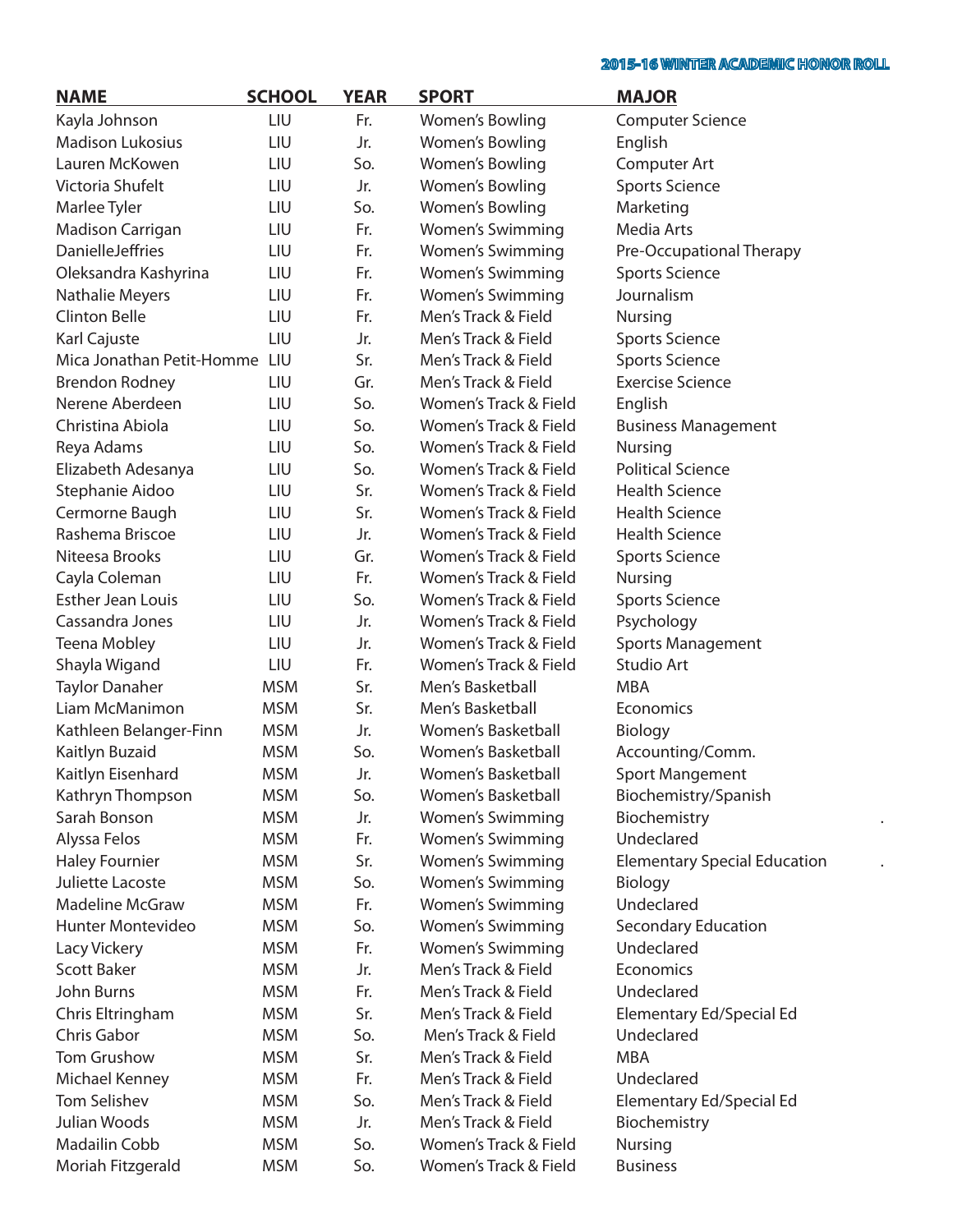$\ddot{\phantom{a}}$ 

| <b>NAME</b>                   | <b>SCHOOL</b> | <b>YEAR</b> | <b>SPORT</b>          | <b>MAJOR</b>                             |
|-------------------------------|---------------|-------------|-----------------------|------------------------------------------|
| <b>Kielce Gussie</b>          | <b>MSM</b>    | Fr.         | Women's Track & Field | Undeclared                               |
| Natalia Hinton                | <b>MSM</b>    | Jr.         | Women's Track & Field | <b>Criminal Justice</b>                  |
| Clarke Hooper                 | <b>MSM</b>    | Fr.         | Women's Track & Field | Undeclared                               |
| <b>Jess Hurtt</b>             | <b>MSM</b>    | Fr.         | Women's Track & Field | Communications                           |
| Ashleigh Kocher               | <b>MSM</b>    | Fr.         | Women's Track & Field | Undeclared                               |
| <b>Mercedes Nield</b>         | <b>MSM</b>    | Jr.         | Women's Track & Field | Biology                                  |
| Kirsten O'Malley              | <b>MSM</b>    | Fr.         | Women's Track & Field | Undeclared                               |
| <b>Isabel Ross</b>            | <b>MSM</b>    | Fr.         | Women's Track & Field | Undeclared                               |
| Erin Sample                   | <b>MSM</b>    | Fr.         | Women's Track & Field | Undeclared                               |
| Corie Scharpf                 | <b>MSM</b>    | Sr.         | Women's Track & Field | <b>Health Science</b>                    |
| Jessica Whitmore              | <b>MSM</b>    | Sr.         | Women's Track & Field | History/German                           |
| Jordan Lester                 | <b>RMU</b>    | Fr.         | Men's Basketball      | <b>Undecided Business</b>                |
| Seth Rouse                    | <b>RMU</b>    | Fr.         | Men's Basketball      | <b>Undecided Business</b>                |
| Nia Adams                     | <b>RMU</b>    | Fr.         | Women's Basketball    | Communication                            |
| Janee Brown                   | <b>RMU</b>    | Jr.         | Women's Basketball    | <b>Sport Mangement</b>                   |
| Shakema Dashiell              | <b>RMU</b>    | So.         | Women's Basketball    | Psychology                               |
| Randi Jackson                 | RMU           | Sr.         | Women's Basketball    | Psychology                               |
| Jocelynn Jones                | <b>RMU</b>    | So.         | Women's Basketball    | Psychology                               |
| Lou Mataly                    | <b>RMU</b>    | Sr.         | Women's Basketball    | <b>Environmental Science</b>             |
| Ashley Ravelli                | <b>RMU</b>    | Sr.         | Women's Basketball    | Psychology                               |
| Caitlin Roche                 | <b>RMU</b>    | Fr.         | Women's Basketball    | <b>Undecided Business</b>                |
| Anna Niki Stamolamprou        | <b>RMU</b>    | Jr.         | Women's Basketball    | Economics                                |
| <b>Brynn Adams</b>            | <b>RMU</b>    | Fr.         | Women's Track & Field | Engineering                              |
| Rachel Boody                  | <b>RMU</b>    | Jr.         | Women's Track & Field | Nursing                                  |
| Danielle Carmen               | <b>RMU</b>    | Jr.         | Women's Track & Field | Marketing                                |
| Amanda Choma                  | <b>RMU</b>    | Jr.         | Women's Track & Field | Accounting                               |
| <b>Rachel Crane</b>           | <b>RMU</b>    | So.         | Women's Track & Field | Nursing                                  |
| Carrie D'Andrea               | <b>RMU</b>    | Fr.         | Women's Track & Field | Nursing                                  |
| Kacie Erb                     | <b>RMU</b>    | Jr.         | Women's Track & Field | Management/Marketing                     |
| Nicole Florio                 | <b>RMU</b>    | Fr.         | Women's Track & Field | Accounting                               |
| Jessica Guyett                | <b>RMU</b>    | Sr.         | Women's Track & Field | Marketing/Mangement                      |
| <b>Lilly Harnish</b>          | RMU           | Fr.         | Women's Track & Field | Finance                                  |
| April Krivoniak               | <b>RMU</b>    | Jr.         | Women's Track & Field | Engineering                              |
| <b>Tanel Lewis</b>            | <b>RMU</b>    | Jr.         | Women's Track & Field | <b>Nursing</b>                           |
| Olivia Loy                    | <b>RMU</b>    | Sr.         | Women's Track & Field | Nursing                                  |
| Breanna Manzolillo            | <b>RMU</b>    | So.         | Women's Track & Field | Nursing                                  |
| <b>Taylor Margolis-Quealy</b> | <b>RMU</b>    | Fr.         | Women's Track & Field | Early Childhood & Special Ed             |
| <b>Madeline Menzie</b>        | <b>RMU</b>    | So.         | Women's Track & Field | Sport Mangement/Marketing                |
| Kiera Mooney                  | <b>RMU</b>    | Jr.         | Women's Track & Field | Management                               |
| <b>Madison Mueseler</b>       | <b>RMU</b>    | Fr.         | Women's Track & Field | Accounting                               |
|                               | <b>RMU</b>    | So.         | Women's Track & Field |                                          |
| Maggie Prorok                 |               |             |                       | Nuclear Medicine Technology              |
| Maria Scanlon                 | <b>RMU</b>    | Sr.         | Women's Track & Field | Psychology                               |
| Evyn Selden                   | <b>RMU</b>    | Sr.         | Women's Track & Field | <b>Mathematics</b>                       |
| <b>Brittany Shay</b>          | <b>RMU</b>    | Sr.         | Women's Track & Field | <b>Cyber Forensics and Info Security</b> |
| Elaina Smith                  | <b>RMU</b>    | So.         | Women's Track & Field | Accounting                               |
| Tatianna Struble              | <b>RMU</b>    | Sr.         | Women's Track & Field | English                                  |
| <b>Kelsey Swantek</b>         | <b>RMU</b>    | Fr.         | Women's Track & Field | Engineering                              |
| Mathilde Terleth              | <b>RMU</b>    | Fr.         | Women's Track & Field | <b>Mathematics</b>                       |
| Cavan LaRose                  | SHU           | Jr.         | Men's Basketball      | Sport Management                         |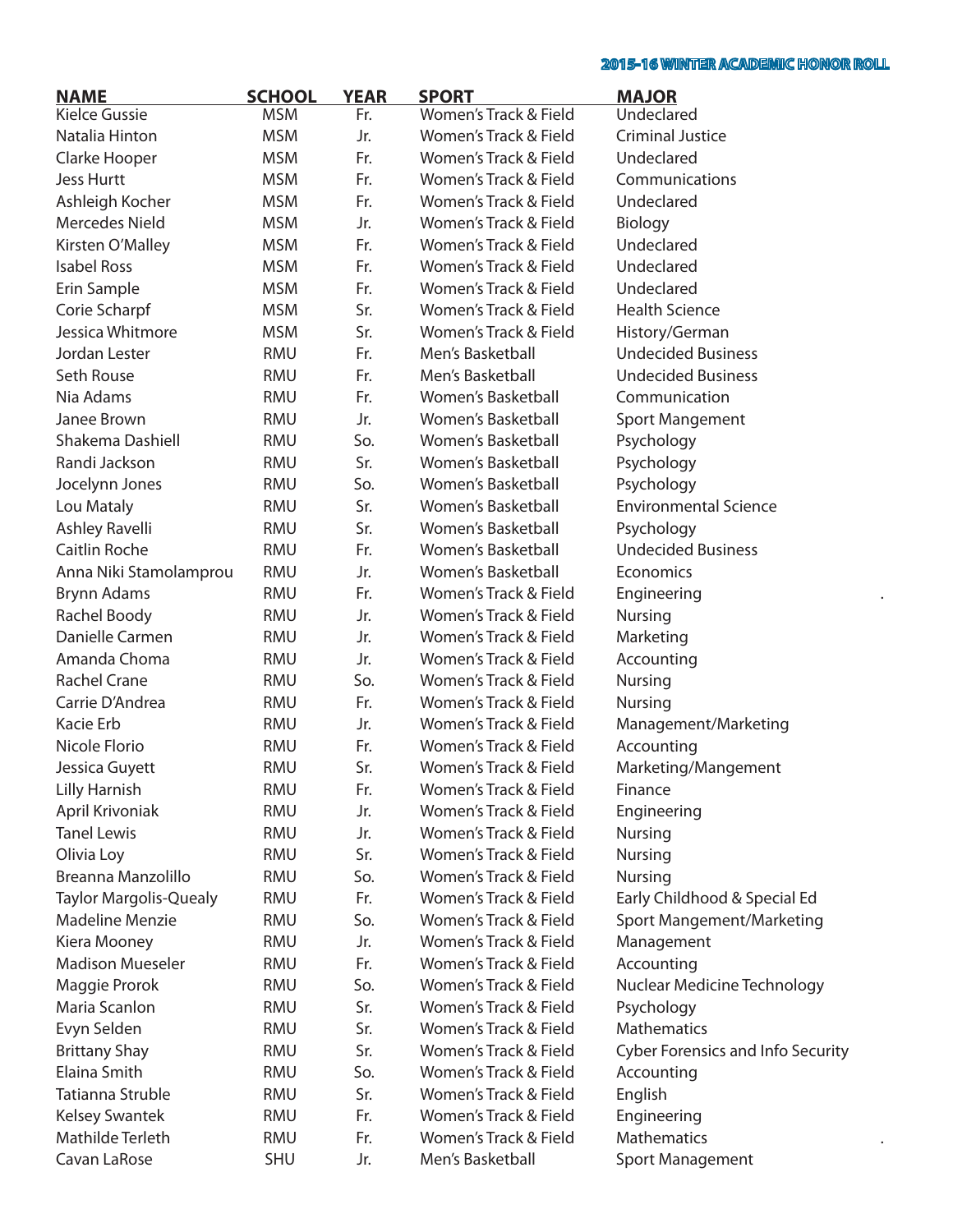| <b>NAME</b>              | <b>SCHOOL</b> | <b>YEAR</b> | <b>SPORT</b>              | <b>MAJOR</b>                      | <b>GPA</b> |
|--------------------------|---------------|-------------|---------------------------|-----------------------------------|------------|
| Mario Matasovic          | <b>SHU</b>    | Jr.         | Men's Basketball          | <b>Computer Science</b>           |            |
| Lerae Ettienne           | <b>SHU</b>    | Sr.         | Women's Basketball        | <b>Sport Management</b>           |            |
| <b>Shelby Hickey</b>     | <b>SHU</b>    | Jr.         | Women's Basketball        | <b>Exercise Science</b>           |            |
| Johanna Lopez            | <b>SHU</b>    | Sr.         | Women's Basketball        | Marketing                         |            |
| Erin Storck              | <b>SHU</b>    | Fr.         | <b>Women's Basketball</b> | Marketing                         |            |
| Adaysha Williams         | <b>SHU</b>    | Jr.         | Women's Basketball        | Biology                           |            |
| Rebecca Armand           | <b>SHU</b>    | Fr.         | Women's Bowling           | Accounting                        |            |
| Gabrielle Gontarek       | <b>SHU</b>    | Fr.         | Women's Bowling           | Biology                           |            |
| Lauren Hoffman           | <b>SHU</b>    | Jr.         | Women's Bowling           | Biology                           |            |
| <b>Corinne Maher</b>     | <b>SHU</b>    | Sr.         | Women's Bowling           | Psychology                        |            |
| Mikaela Marbot           | <b>SHU</b>    | R-Jr.       | Women's Bowling           | English                           |            |
| Samantha Marshall        | <b>SHU</b>    | Fr.         | Women's Bowling           | Finance                           |            |
| Sarah Morris             | <b>SHU</b>    | So.         | Women's Bowling           | Sociology                         |            |
| Amanda Nardiello         | <b>SHU</b>    | So.         | Women's Bowling           | Media Arts                        |            |
| Dominque Newton          | <b>SHU</b>    | Fr.         | Women's Bowling           | Undecided                         |            |
| Sarah Rhodes             | <b>SHU</b>    | Jr.         | Women's Bowling           | <b>Business</b>                   |            |
| Abigail Rossi            | <b>SHU</b>    | Jr.         | Women's Bowling           | <b>Business</b>                   |            |
| Casey Smith              | <b>SHU</b>    | Fr.         | Women's Bowling           | Sport Management                  |            |
| Jayna Tartaglia          | <b>SHU</b>    | Sr.         | Women's Bowling           | Art & Design                      |            |
| <b>Jessica Torres</b>    | <b>SHU</b>    | So.         | Women''s Bowling          | <b>Nursing</b>                    |            |
| Amanda Tyrrell           | <b>SHU</b>    | Jr.         | Women's Bowling           | Psychology                        |            |
| Kristin Zimmerman        | <b>SHU</b>    | Jr.         | Women's Bowling           | Biology                           |            |
| Anna Brown               | <b>SHU</b>    | So.         | <b>Women's Swimming</b>   | Psychology                        |            |
| Caleigh Dion             | <b>SHU</b>    | Jr.         | <b>Women's Swimming</b>   | <b>Health Science</b>             |            |
| Katrina Dy               | <b>SHU</b>    | Jr.         | <b>Women's Swimming</b>   | <b>Exercise Science</b>           |            |
| Diandra Henry            | <b>SHU</b>    | Fr.         | <b>Women's Swimming</b>   | Undecided                         |            |
| Jessica Poole            | <b>SHU</b>    | Fr.         | <b>Women's Swimming</b>   | <b>Nursing</b>                    |            |
| Renee Russo              | <b>SHU</b>    | Fr.         | <b>Women's Swimming</b>   | Undecided                         |            |
| <b>Emily Shenk</b>       | <b>SHU</b>    | So.         | <b>Women's Swimming</b>   | Nursing                           |            |
| Joshua Beloff            | <b>SHU</b>    | Jr.         | Men's Track & Field       | <b>Criminal Justice</b>           |            |
| Giuseppe Delucia Jr.     | <b>SHU</b>    | Jr.         | Men's Track & Field       | Sport Management                  |            |
| Sean Ferguson            | <b>SHU</b>    | Sr.         | Men's Track & Field       | <b>History</b>                    |            |
| Benjamin Field           | <b>SHU</b>    | So.         | Men's Track & Field       | Finance                           |            |
| Ralph Gangi              | <b>SHU</b>    | Jr.         | Men's Track & Field       | Marketing                         |            |
| <b>Michael Giambrone</b> | <b>SHU</b>    | So.         | Men's Track & Field       | <b>Exercise Science</b>           |            |
| <b>Trevor Guerrera</b>   | <b>SHU</b>    | So.         | Men's Track & Field       | <b>Nursing</b>                    |            |
| Adam King                | <b>SHU</b>    | Fr.         | Men's Track & Fleld       | <b>Masets-Digital Marketing</b>   |            |
| Dane Krchnavy            | <b>SHU</b>    | Fr.         | Men's Track & Field       | <b>Finance/Business Economics</b> |            |
| Joseph Lagner            | <b>SHU</b>    | Fr.         | Men's Track & Field       | Undecided                         |            |
| <b>Timothy Loehner</b>   | <b>SHU</b>    | So.         | Men's Track & Field       | Sport Management                  |            |
| Scott Sheehan            | <b>SHU</b>    | Gr.         | Men's Track & Field       | Doctorate in Physical Therapy     |            |
| <b>Jake Tavernite</b>    | <b>SHU</b>    | So.         | Men's Track & Field       | <b>Exercise Science</b>           |            |
| Brenden Twumasi-Ankrah   | <b>SHU</b>    | So.         | Men's Track & Field       | <b>Health Science</b>             |            |
| Lindsay Arcuri           | <b>SHU</b>    | Jr.         | Women's Track & Field     | English                           |            |
| <b>Molly Barker</b>      | <b>SHU</b>    | Jr.         | Women's Track & Field     | <b>Nursing</b>                    |            |
| Nicole Bartosch          | <b>SHU</b>    | Jr.         | Women's Track & Field     | <b>Exercise Science</b>           |            |
| Sarah Bent               | <b>SHU</b>    | Jr.         | Women's Track & Field     | <b>Exercise Science</b>           |            |
| Victoria Bernardo        | <b>SHU</b>    | Fr.         | Women's Track & Field     | <b>Nursing</b>                    |            |
| Jessica Bland            | <b>SHU</b>    | Fr.         | Women's Track & Field     | <b>Global Studies</b>             |            |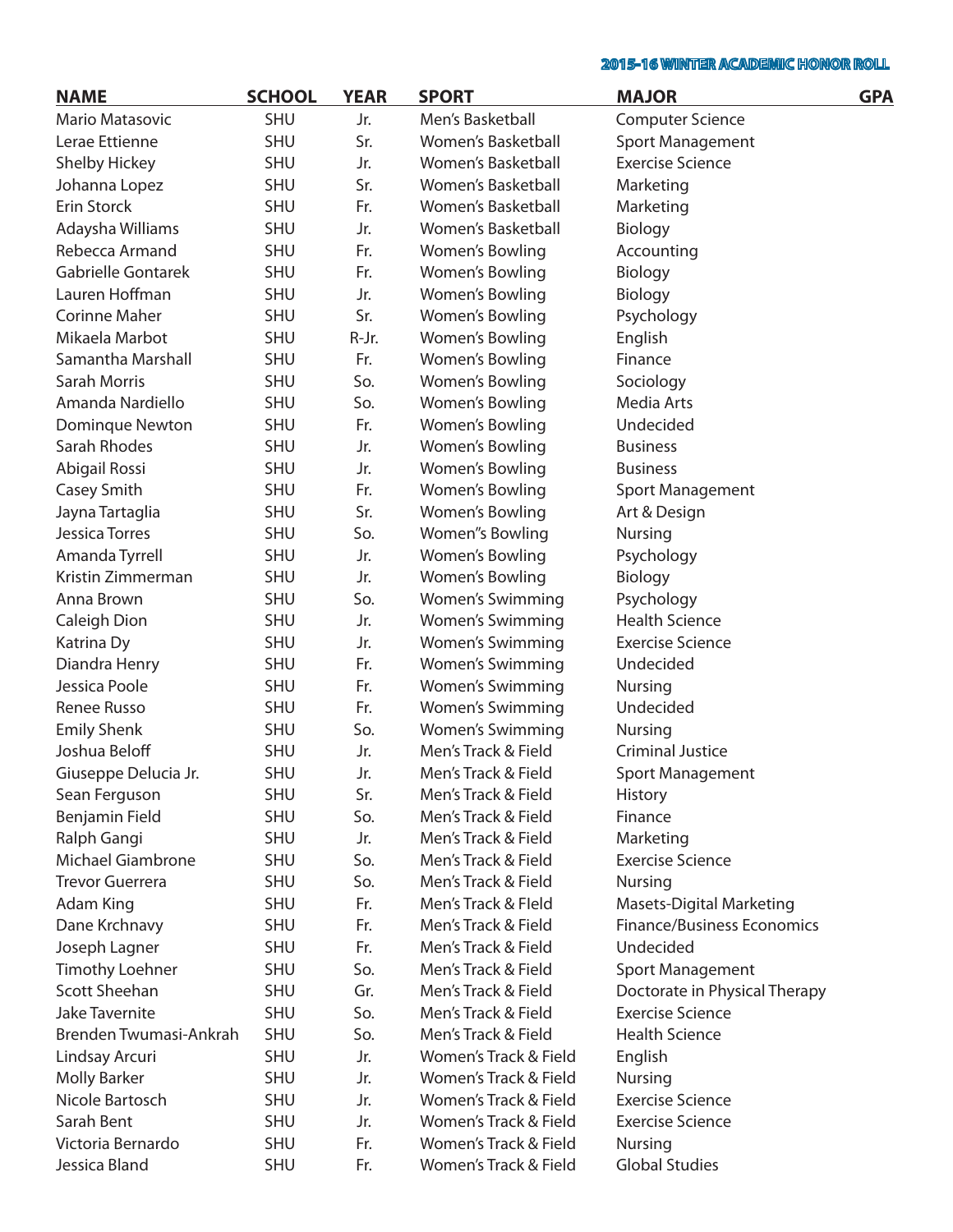| <b>NAME</b>               | <b>SCHOOL</b> | <b>YEAR</b> | <b>SPORT</b>          | <b>MAJOR</b>               | <b>GPA</b> |
|---------------------------|---------------|-------------|-----------------------|----------------------------|------------|
| <b>Alison Briggs</b>      | <b>SHU</b>    | Fr.         | Women's Track & Field | Undecided                  |            |
| Julia Cassidy             | <b>SHU</b>    | Jr.         | Women's Track & Field | <b>Exercise Science</b>    |            |
| <b>Tara Connelly</b>      | <b>SHU</b>    | So.         | Women's Track & Field | <b>Exercise Science</b>    |            |
| <b>Caroline Conte</b>     | <b>SHU</b>    | Jr.         | Women's Track & Field | <b>Health Science</b>      |            |
| Hannah Cook               | <b>SHU</b>    | So.         | Women's Track & Field | <b>Exercise Science</b>    |            |
| Nicole Cote               | <b>SHU</b>    | Jr.         | Women's Track & Field | Marketing                  |            |
| Taylor Ann D'Agostino     | <b>SHU</b>    | Jr.         | Women's Track & Field | Marketing                  |            |
| Mareena DiMilia           | <b>SHU</b>    | Jr.         | Women's Track & Field | Nursing                    |            |
| <b>Christine Donnelly</b> | <b>SHU</b>    | SR.         | Women's Track & Field | <b>Nursing</b>             |            |
| Jessica Durray            | <b>SHU</b>    | Fr.         | Women's Track & Field | Accounting                 |            |
| Jessica Failace           | <b>SHU</b>    | Fr.         | Women's Track & Field | Undecided                  |            |
| Kaitlyn Goodlow           | <b>SHU</b>    | Fr.         | Women's Track & Field | <b>Nursing</b>             |            |
| Cynthia Gray              | <b>SHU</b>    | Jr.         | Women's Track & Field | <b>Health Science</b>      |            |
| <b>Brittney Gunneson</b>  | <b>SHU</b>    | Jr.         | Women's Track & Field | Biology-Neuroscience       |            |
| Jennifer Hahne            | <b>SHU</b>    | Jr.         | Women's Track & Field | <b>Exercise Science</b>    |            |
| Angela Harrison           | <b>SHU</b>    | Sr.         | Women's Track & Field | Psychology                 |            |
| Kathleen Healy            | <b>SHU</b>    | Fr.         | Women's Track & Field | Finance                    |            |
| <b>Shannon Hickey</b>     | <b>SHU</b>    | Sr.         | Women's Track & Field | <b>Exercise Science</b>    |            |
| Meghan Hutch              | <b>SHU</b>    | Jr.         | Women's Track & Field | Biology                    |            |
| Nicole lantorno           | <b>SHU</b>    | So.         | Women's Track & Field | <b>Health Science</b>      |            |
| Erika Johnson             | <b>SHU</b>    | Fr.         | Women's Track & Field | <b>Nursing</b>             |            |
| Alexandra Kaeslin         | <b>SHU</b>    | Sr.         | Women's Track & Field | <b>Business</b>            |            |
| Zoe Kelly                 | <b>SHU</b>    | Jr.         | Women's Track & Field | <b>Business Economiccs</b> |            |
| Megan Kittler             | <b>SHU</b>    | Jr.         | Women's Track & Field | <b>Political Science</b>   |            |
| Elizabeth Klein           | <b>SHU</b>    | So.         | Women's Track & Field | <b>Exercise Science</b>    |            |
| Shannon Langdon           | <b>SHU</b>    | Jr.         | Women's Track & Field | <b>Exercise Science</b>    |            |
| Kayla Lawrence            | <b>SHU</b>    | Jr.         | Women's Track & Field | Communication              |            |
| <b>Trist Leo</b>          | <b>SHU</b>    | So.         | Women's Track & Field | <b>Health Science</b>      |            |
| Maureen Lewis             | <b>SHU</b>    | Fr.         | Women's Track & Field | Nursing                    |            |
| Cassandra Looney          | <b>SHU</b>    | Fr.         | Women's Track & Field | <b>Nursing</b>             |            |
| <b>Lindsey Lucas</b>      | <b>SHU</b>    | So.         | Women's Track & Field | <b>Exercise Science</b>    |            |
| Monica Macchio            | <b>SHU</b>    | So.         | Women's Track & Field | <b>Nursing</b>             |            |
| Cristina Martello         | SHU           | Jr.         | Women's Track & Field | <b>BS.EXS</b>              |            |
| Kaitlyn Murphy            | <b>SHU</b>    | Fr.         | Women's Track & Field | <b>Exercise Science</b>    |            |
| Sarah Nacci               | <b>SHU</b>    | Jr.         | Women's Track & Field | <b>Exercise Science</b>    |            |
| Gabriella Nutile          | <b>SHU</b>    | Jr.         | Women's Track & Field | Media Arts                 |            |
| Leah O'Neill              | <b>SHU</b>    | Jr.         | Women's Track & Field | Nursing                    |            |
| Antonia Palazzolo         | <b>SHU</b>    | Fr.         | Women's Track & Field | Undecided                  |            |
| Samantha Pignatelli       | <b>SHU</b>    | So.         | Women's Track & Field | Biology                    |            |
| Victoria Pileggi          | <b>SHU</b>    | Jr.         | Women's Track & Field | Management                 |            |
| Kelly Quinn               | <b>SHU</b>    | Jr.         | Women's Track & Field | <b>Health Science</b>      |            |
| Margaret Rolfe            | <b>SHU</b>    | Fr.         | Women's Track & Field | Undecided                  |            |
| Jenna Rothermel           | <b>SHU</b>    | So.         | Women's Track & Field | Management                 |            |
| Selina Sampieri           | <b>SHU</b>    | So.         | Women's Track & Field | <b>Exercise Science</b>    |            |
| Maria Schwab              | <b>SHU</b>    | Jr.         | Women's Track & Field | <b>Health Science</b>      |            |
| Kali Sherburne            | <b>SHU</b>    | Jr.         | Women's Track & Field | Marketing                  |            |
| Kate Sheridan             | <b>SHU</b>    | Jr.         | Women's Track & Field | <b>Health Science</b>      |            |
| Kate Svensen              | SHU           | So.         | Women's Track & Field | Nursing                    |            |
| Elizabeth Tevnan          | SHU           | So.         | Women's Track & Field | Undecided                  |            |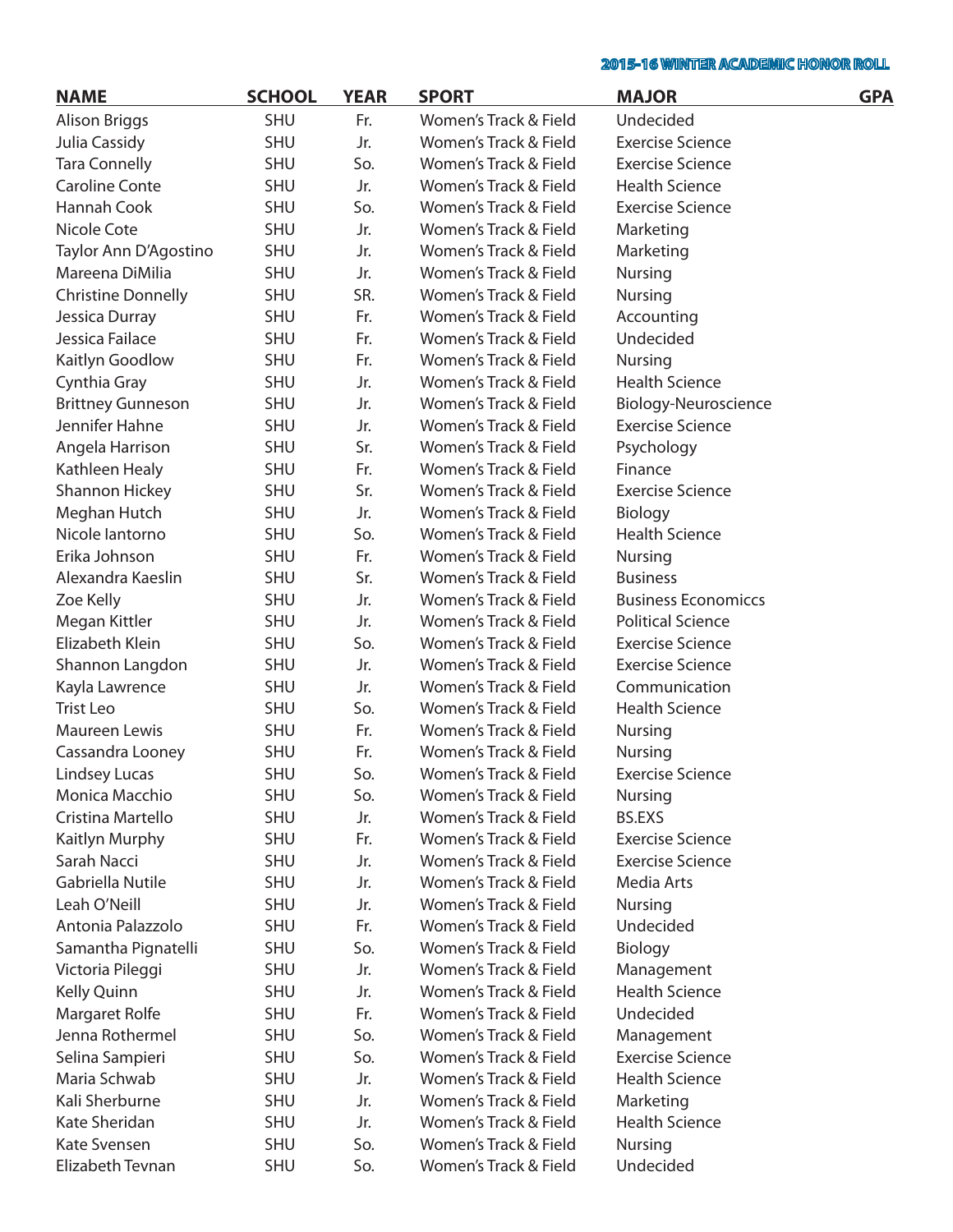| <b>NAME</b>                                  | <b>SCHOOL</b> | <b>YEAR</b> | <b>SPORT</b>              | <b>MAJOR</b>                     |
|----------------------------------------------|---------------|-------------|---------------------------|----------------------------------|
| Angela Torriero                              | <b>SHU</b>    | Jr.         | Women's Track & Field     | Psychology                       |
| Olivia Tracy                                 | <b>SHU</b>    | Fr.         | Women's Track & Field     | <b>Health Science</b>            |
| Christina Treyz                              | <b>SHU</b>    | Fr.         | Women's Track & Field     | Undecided                        |
| Amy Vegliante                                | <b>SHU</b>    | So.         | Women's Track & Field     | <b>Exercise Science</b>          |
| Danielle Vollaro                             | <b>SHU</b>    | Sr.         | Women's Track & Field     | <b>Health Science</b>            |
| Georgios Angelou                             | SFU           | Sr.         | Men's Basketball          | Management                       |
| <b>Gregory Brown</b>                         | SFU           | Sr.         | Men's Basketball          | Management Infortmations Systems |
| Michael Klebon                               | SFU           | So.         | Men's Basketball          | <b>Health Science</b>            |
| <b>Scott Meredith</b>                        | SFU           | So.         | Men's Basketball          | Accounting                       |
| Andre Wolford                                | SFU           | Fr.         | Men's Basketball          | Exploratory                      |
| <b>Halee Adams</b>                           | SFU           | Sr.         | Women's Basketball        | Management                       |
| <b>Taylor Allison</b>                        | SFU           | Sr.         | Women's Basketball        | Management                       |
| Samiah Bethel                                | SFU           | Sr.         | Women's Basketball        | <b>Social Work</b>               |
| Jill Falvey                                  | SFU           | Fr.         | Women's Basketball        | Accounting                       |
| Madison Johnson                              | SFU           | Fr.         | Women's Basketball        | Early Childhood-Special Ed       |
| Kayla Meador                                 | <b>SFU</b>    | Fr.         | <b>Women's Basketball</b> | <b>Health Science</b>            |
| Kaitlyn Reese                                | SFU           | Sr.         | Women's Basketball        | <b>Exercise Science</b>          |
| Courtney Zezza                               | <b>SFU</b>    | Fr.         | Women's Basketball        | <b>Exercise Physiology</b>       |
| <b>Haley Carroll</b>                         | <b>SFU</b>    | Fr.         | Women's Bowling           | Management                       |
| <b>Shelby Derr</b>                           | SFU           | Sr.         | Women's Bowling           | <b>Nursing</b>                   |
| Ashley Howe-Yorio                            | <b>SFU</b>    | Sr.         | Women's Bowling           | Middle Childhood Education       |
| Kylie Humberston                             | <b>SFU</b>    | Jr.         | Women's Bowling           | <b>Health Science</b>            |
| Sarah Littleton                              | SFU           | Fr.         | Women's Bowling           | <b>Health Science</b>            |
| Sarah Ross                                   | <b>SFU</b>    | Sr.         | Women's Bowling           | Mangement                        |
| Hannah Schorr                                | <b>SFU</b>    | Jr.         | Women's Bowling           | Chemistry                        |
| Kyra Udziela                                 | SFU           | So.         | Women's Bowling           | <b>History</b>                   |
| <b>Dmitry Borissov</b>                       | <b>SFU</b>    | Fr.         | Men's Track & Field       | <b>Exercise Physiology</b>       |
| <b>Derek Civis</b>                           | <b>SFU</b>    | Sr.         | Men's Track & Field       | Engineering                      |
| Nicholas Conway                              | <b>SFU</b>    | Jr.         | Men's Track & Field       | <b>Health Science</b>            |
| <b>Marcus Edwards</b>                        | SFU           | So.         | Men's Track & Field       | <b>Health Science</b>            |
| <b>Bryce England</b>                         | SFU           | Jr.         | Men's Track & Field       | Biology                          |
| <b>Brian Hackman</b>                         | SFU           | Fr.         | Men's Track & Field       | <b>Political Science</b>         |
| <b>Adonte Haddox</b>                         | SFU           | Fr.         | Men's Track & Field       | Psychology                       |
| <b>Brendan Hinds</b>                         | <b>SFU</b>    | Fr.         | Men's Track & Field       | <b>Health Science</b>            |
| Dashaun Jackson                              | SFU           | Fr.         | Men's Track & Field       | <b>Criminal Justice</b>          |
| Paul Kasunic                                 | <b>SFU</b>    | Fr.         | Men's Track & Field       | Chemistry                        |
| Shamsiddin Little                            | <b>SFU</b>    | Jr.         | Men's Track & Field       | Management                       |
| <b>Blake Over</b>                            | SFU           | So.         | Men's Track & Field       | <b>Health Science</b>            |
| Kyle Matthew Penney                          | <b>SFU</b>    | Sr.         | Men's Track & Field       | Accounting                       |
|                                              | <b>SFU</b>    | Jr.         | Men's Track & Field       |                                  |
| <b>Godon Phipps</b><br><b>Easton Plummer</b> | SFU           | Fr.         | Men's Track & Field       | English                          |
| <b>Ben Ross</b>                              |               |             |                           | <b>Nursing</b>                   |
|                                              | <b>SFU</b>    | So.<br>Fr.  | Men's Track & Field       | Biology                          |
| George Ryan                                  | <b>SFU</b>    |             | Men's Track & Field       | <b>Environmental Engineering</b> |
| <b>Colin Shultz</b>                          | SFU           | Fr.         | Men's Track & Field       | <b>Criminal Justice</b>          |
| <b>Thomas Somerville</b>                     | <b>SFU</b>    | So.         | Men's Track & Field       | Biology                          |
| Jacob Spryn                                  | <b>SFU</b>    | Sr.         | Men's Track & Field       | Mathematics                      |
| <b>Jay Stone</b>                             | SFU           | So.         | Men's Track & Field       | <b>Exercise Physiology</b>       |
| Michael Strosko                              | <b>SFU</b>    | Fr.         | Men's Track & Field       | <b>Health Science</b>            |
| Alexander Tietjens                           | <b>SFU</b>    | Fr.         | Men's Track & Field       | <b>Exercise Physiology</b>       |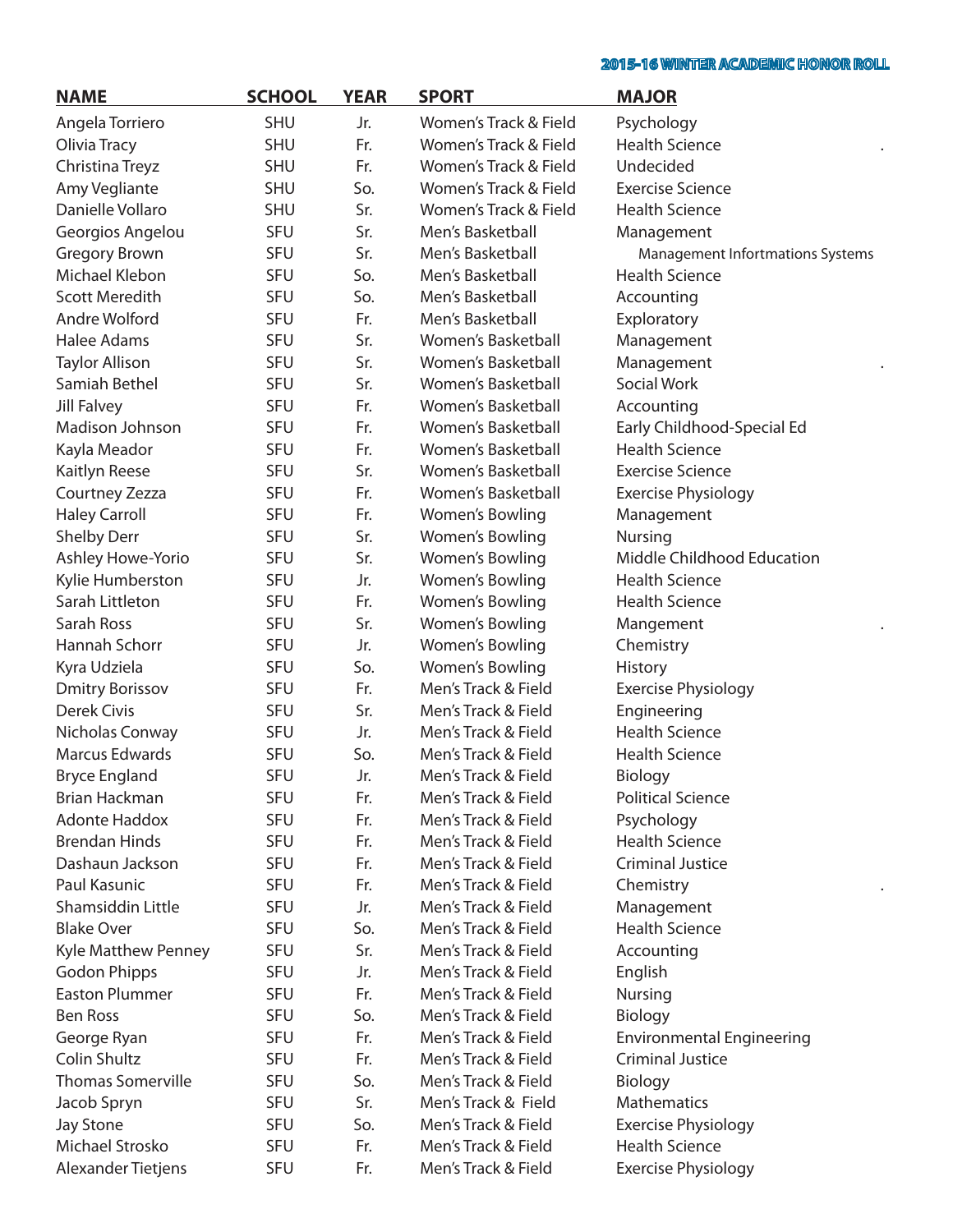$\ddot{\phantom{0}}$ 

 $\ddot{\phantom{a}}$ 

 $\ddot{\phantom{a}}$ 

 $\ddot{\phantom{a}}$ 

| <b>NAME</b>               | <b>SCHOOL</b> | <b>YEAR</b> | <b>SPORT</b>            | <b>MAJOR</b>                     |
|---------------------------|---------------|-------------|-------------------------|----------------------------------|
| Jeremie Venne             | SFU           | So.         | Men's Track & Field     | <b>Exercise Physiology</b>       |
| Zachary White             | SFU           | Fr.         | Men's Track & Field     | <b>Health Science</b>            |
| Seth Worthing             | SFU           | Jr.         | Men's Track & Field     | <b>Health Science</b>            |
| Grace Baldessaro          | SFU           | Fr.         | Women's Track & Field   | <b>Health Science</b>            |
| Angela Barber             | SFU           | Fr.         | Women's Track & Field   | <b>Health Science</b>            |
| <b>Madeline Berry</b>     | SFU           | Sr.         | Women's Track & Field   | <b>History</b>                   |
| Kayla Brennan             | SFU           | So.         | Women's Track & Field   | <b>Exercise Physiology</b>       |
| Jade Canak                | SFU           | So.         | Women's Track & Field   | Aquarium and Zoo Science         |
| <b>Jordan Collins</b>     | <b>SFU</b>    | Sr.         | Women's Track & Field   | Management                       |
| Selena Damiano            | SFU           | So.         | Women's Track & Field   | <b>Health Science</b>            |
| <b>Rachel Dibert</b>      | <b>SFU</b>    | Fr.         | Women's Track & Field   | Accounting                       |
| Danielle DiCello          | <b>SFU</b>    | Sr.         | Women's Track & Field   | Accounting                       |
| Hannah Dorian             | <b>SFU</b>    | Jr.         | Women's Track & Field   | <b>Health Science</b>            |
| Nicole Egan               | <b>SFU</b>    | Fr.         | Women's Track & Field   | <b>Health Science</b>            |
| <b>Madison Fiaschetti</b> | <b>SFU</b>    | Jr.         | Women's Track & Field   | <b>Nursing</b>                   |
| Katee Gresko              | SFU           | Sr.         | Women's Track & Field   | Psychology                       |
| Diana Hassan              | <b>SFU</b>    | Jr.         | Women's Track & Field   | <b>Health Science</b>            |
| <b>Emily Holben</b>       | <b>SFU</b>    | Jr.         | Women's Track & Field   | <b>Exercise Physiology</b>       |
| Rebecca Johnson           | <b>SFU</b>    | Jr.         | Women's Track & Field   | <b>Health Science</b>            |
| Morgan Kiebler            | <b>SFU</b>    | So.         | Women's Track & Field   | <b>Health Science</b>            |
| Sarah Kutz                | <b>SFU</b>    | So.         | Women's Track & Field   | <b>Health Science</b>            |
| Sarah Lash                | SFU           | So.         | Women's Track & Field   | <b>Health Science</b>            |
| Carissa Lorimer           | <b>SFU</b>    | So.         | Women's Track & Field   | <b>Health Science</b>            |
| Lynnsey Ohm               | <b>SFU</b>    | So.         | Women's Track & Field   | <b>Health Science</b>            |
| <b>Danae Peters</b>       | SFU           | Jr.         | Women's Track & Field   | <b>Health Science</b>            |
| Sara Phelan               | <b>SFU</b>    | Fr.         | Women's Track & Field   | <b>Exercise Physiology</b>       |
| Rebecca Phillips          | SFU           | So.         | Women's Track & Field   | <b>Health Science</b>            |
| Elizabeth Schaffner       | SFU           | Jr.         | Women's Track & Field   | Aquarium and Zoo Science         |
| Calli Smith               | SFU           | So.         | Women's Track & Field   | <b>Health Science</b>            |
| Alyssa Sniechoski         | SFU           | So.         | Women's Track & Field   | <b>Health Science</b>            |
| <b>Taylor Thurnherr</b>   | SFU           | So.         | Women's Track & Field   | <b>Exercise Physiology</b>       |
| Acacia Urian              | <b>SFU</b>    | Jr.         | Women's Track & Fleld   | <b>Health Science</b>            |
| Sara Vallelunga           | SFU           | Sr.         | Women's Track & Field   | <b>Health Science</b>            |
| Hannah Weber              | SFU           | Fr.         | Women's Track & Field   | <b>Health Science</b>            |
| Amanda Crnic              | SFU           | Fr.         | Women's Swimming        | Finance                          |
| Mary Kish                 | SFU           | So.         | <b>Women's Swimming</b> | Management                       |
| Katie Lafferty            | SFU           | Jr.         | <b>Women's Swimming</b> | Management                       |
| Rory O'Dell               | SFU           | Fr.         | Women's Swimming        | <b>Health Science</b>            |
| Jessica Reilly            | SFU           | Jr.         | <b>Women's Swimming</b> | Chemistry                        |
| Megan Reilly              | SFU           | So.         | <b>Women's Swimming</b> | <b>Health Science</b>            |
| <b>Catherine Rogers</b>   | SFU           | Sr.         | <b>Women's Swimming</b> | Nursing                          |
| Ashley Rovder             | SFU           | So.         | <b>Women's Swimming</b> | <b>Environmental Engineering</b> |
| Shelby Sanko              | SFU           | Fr.         | <b>Women's Swimming</b> | <b>Health Science</b>            |
| Staci Shoemaker           | SFU           | So.         | <b>Women's Swimming</b> | <b>Environmental Engineering</b> |
| Gunna Olafsson            | <b>SFBK</b>   | So.         | Men's Basketball        | Management                       |
| Etta Andersen             | <b>SFBK</b>   | Fr.         | Women's Basketball      | Sociology                        |
| <b>Blair Arthur</b>       | <b>SFBK</b>   | So.         | Women's Basketball      | <b>Criminal Justice</b>          |
| <b>Alex Delaney</b>       | <b>SFBK</b>   | So.         | Women's Basketball      | <b>Mathematics</b>               |
| Cassidy Derda             | <b>SFBK</b>   | So.         | Women's Basketball      | Management                       |
|                           |               |             |                         |                                  |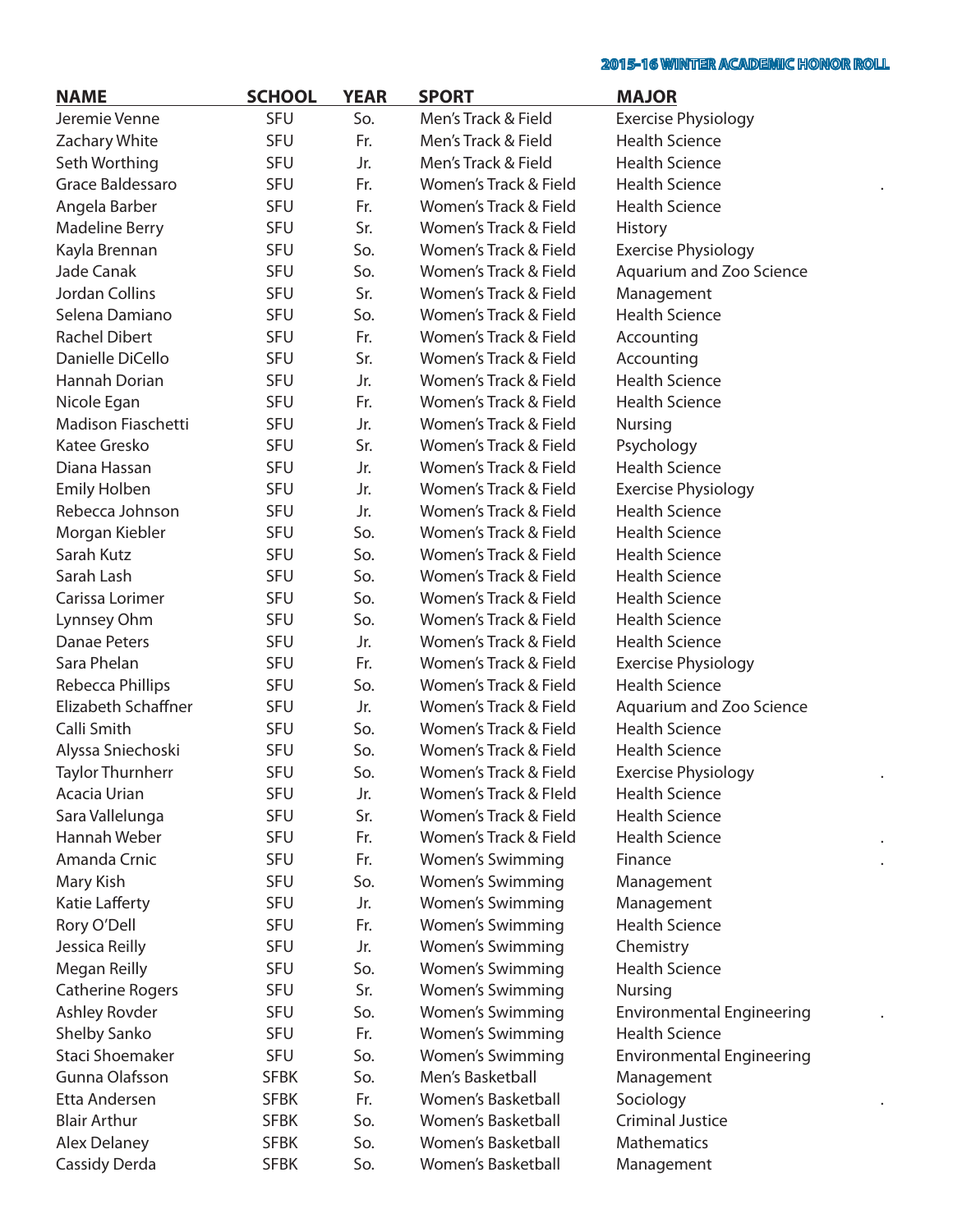| <b>NAME</b>              | <b>SCHOOL</b> | <b>YEAR</b> | <b>SPORT</b>              | <b>MAJOR</b>                        |
|--------------------------|---------------|-------------|---------------------------|-------------------------------------|
| Dana DiRenzo             | <b>SFBK</b>   | Fr.         | Women's Basketball        | Accounting                          |
| Mia Ehling               | <b>SFBK</b>   | Fr.         | <b>Women's Basketball</b> | Undeclared                          |
| Leah Fechko              | <b>SFBK</b>   | Sr.         | Women's Basketball        | <b>Physical Education</b>           |
| Raachel lozzia           | <b>SFBK</b>   | Jr.         | Women's Basketball        | Information Technology              |
| Olivia Levey             | <b>SFBK</b>   | Jr.         | Women's Basketball        | Sociology                           |
| Maria Palarino           | <b>SFBK</b>   | Fr.         | Women's Basketball        | Undeclared                          |
| <b>Catharine Phipps</b>  | <b>SFBK</b>   | Fr.         | Women's Basketball        | Undeclared                          |
| Rebecca Pund             | <b>SFBK</b>   | So.         | Women's Basketball        | <b>Medical Technologies</b>         |
| Victoria Wagner          | <b>SFBK</b>   | Fr.         | Women's Basketball        | <b>Health Promotions</b>            |
| <b>Taylor Watson</b>     | <b>SFBK</b>   | Sr.         | Women's Basketball        | <b>Social Studies</b>               |
| Jamie Kelly              | <b>SFBK</b>   | Jr.         | Women's Bowling           | Biology                             |
| Megan Kuehne             | <b>SFBK</b>   | So.         | Women's Bowling           | <b>Nursing</b>                      |
| Kaitlynn Nardiello       | <b>SFBK</b>   | Sr.         | Women's Bowling           | <b>Math Education</b>               |
| Meghan Wing              | <b>SFBK</b>   | Jr.         | Women's Bowling           | <b>Mathematics/Criminal Justice</b> |
| Stephen Brennan          | <b>SFBK</b>   | Fr.         | Men's Swimming            | Information Technology              |
| Per Christerson          | <b>SFBK</b>   | So.         | Men's Swimming            | Economics                           |
| <b>Marcus DaSilva</b>    | <b>SFBK</b>   | So.         | Men's Swimming            | Economics/Finance                   |
| Stefan Ivanovic          | <b>SFBK</b>   | So.         | Men's Swimming            | Management                          |
| Aidi Qyqja               | <b>SFBK</b>   | So.         | Men's Swimming            | Economics/Finance                   |
| <b>Thomas Savory</b>     | <b>SFBK</b>   | Jr.         | Men's Swimming            | Chemistry                           |
| Noah Thompson            | <b>SFBK</b>   | Fr.         | Men's Swimming            | <b>Political Science</b>            |
| <b>Balint Toth</b>       | <b>SFBK</b>   | Sr.         | Men's Swimming            | <b>Accounting CPA Track</b>         |
| Jonas Veazey             | <b>SFBK</b>   | Fr.         | Men's Swimming            | Chemistry                           |
| Liam Veazey              | <b>SFBK</b>   | Sr.         | Men's Swimming            | <b>Political Science</b>            |
| Jack Volpe               | <b>SFBK</b>   | Sr.         | Men's Swimming            | Biology                             |
| Christopher Dinh         | <b>SFBK</b>   | Sr.         | Men's Track & Field       | Biology                             |
| Naycha Boone             | <b>SFBK</b>   | So.         | Women's Track & Field     | <b>Physical Education</b>           |
| Annais Cummiskey         | <b>SFBK</b>   | So.         | Women's Track & Field     | <b>Mathematics</b>                  |
| Lena Janoda              | <b>SFBK</b>   | Jr.         | Women's Track & Field     | <b>Criminal Justice</b>             |
| Jomanda Morales          | <b>SFBK</b>   | Fr.         | Women's Track & Field     | Biology                             |
| <b>Stephanie Morales</b> | <b>SFBK</b>   | Sr.         | Women's Track & Field     | <b>Physical Education</b>           |
| Sandra Raickovic         | <b>SFBK</b>   | Sr.         | Women's Track & Field     | <b>Accounting CPA Track</b>         |
| Lataza Stephens          | <b>SFBK</b>   | Sr.         | Women's Track & Field     | <b>Health Promotions</b>            |
| Corey Henson             | WAG           | So.         | Men's Basketball          | Undeclared                          |
| <b>Gregory Senat</b>     | WAG           | Jr.         | Men's Basketball          | Anthropology                        |
| Jacquelyn Dluhi          | WAG           | Jr.         | Women's Basketball        | <b>Business Administration</b>      |
| Jordyn Peck              | WAG           | Sr.         | Women's Basketball        | Art                                 |
| Sofia Roma               | WAG           | So.         | Women's Basketball        | Undeclared                          |
| Lyndsay Rowe             | <b>WAG</b>    | Jr.         | Women's Basketball        | Sociology/Anthropology              |
| Margaret Baird           | <b>WAG</b>    | Jr.         | <b>Women's Swimming</b>   | <b>Business Administration</b>      |
| Leahi Camacho            | WAG           | So.         | <b>Women's Swimming</b>   | <b>Business Administration</b>      |
| Katja Claesson           | WAG           | Jr.         | <b>Women's Swimming</b>   | Biopsychology                       |
| <b>Erica Curry</b>       | WAG           | Sr.         | <b>Women's Swimming</b>   | Psychology                          |
| Michelle Detka           | WAG           | Sr.         | <b>Women's Swimming</b>   | Biology                             |
| Iman Eulinberg           | WAG           | Fr.         | Women's Swimming          | Undeclared                          |
| Erin Finn                | WAG           | So.         | <b>Women's Swimming</b>   | <b>Nursing</b>                      |
| <b>Kirsty Hessing</b>    | WAG           | So.         | <b>Women's Swimming</b>   | Biopsychology                       |
| Kara Lacoste             | WAG           | Sr.         | <b>Women's Swimming</b>   | Physician Assistant                 |
| Samantha Lavrich         | WAG           | So.         | <b>Women's Swimming</b>   | Undeclared                          |
|                          |               |             |                           |                                     |